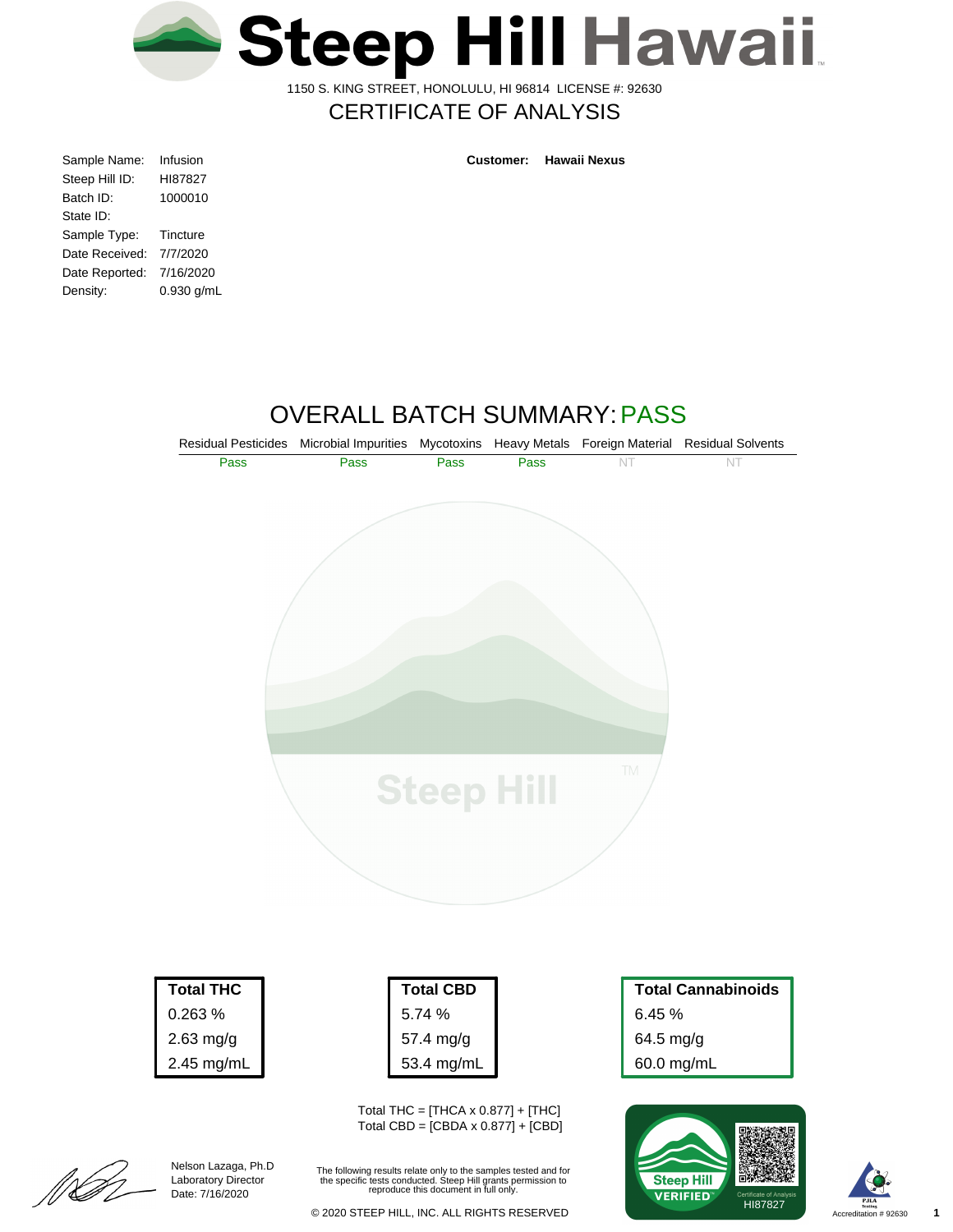

1150 S. KING STREET, HONOLULU, HI 96814 LICENSE #: 92630

# CERTIFICATE OF ANALYSIS

## **Terpenoid Results NT**

Standard terpene analysis utilizing Liquid Chromatography – Mass Spectrometry (LC-MS; HI-SOP-024)

| Analyte             | %  | mg/g | mg/mL | LOD mg/g | LOQ mg/g |
|---------------------|----|------|-------|----------|----------|
| α-Bisabolol         | NT | NT   | NT    | NT       | NT       |
| Camphene            | NT | NT   | NT    | NT       | NT       |
| 3-Carene            | NT | NT   | NT    | NT       | NT       |
| Caryophyllene Oxide | NT | NT   | NT    | NT       | NT       |
| β-Caryophyllene     | NT | NT   | NT    | NT       | NT       |
| Citronellol         | NT | NT   | NT    | NT       | NT       |
| Eucalyptol          | NT | NT   | NT    | NT       | NT       |
| Geraniol            | NT | NT   | NT    | NT       | NT       |
| Guaiol              | NT | NT   | NT    | NT       | NT       |
| Humulene            | NT | NT   | NT    | NT       | NT       |
| p-Isopropyltoluene  | NT | NT   | NT    | NT       | NT       |
| Isopulegol          | NT | NT   | NT    | NT       | NT       |
| Limonene            | NT | NT   | NT    | NT       | NT       |
| Linalool            | NT | NT   | NT    | NT       | NT       |
| <b>B-Myrcene</b>    | NT | NT   | NT    | NT       | NT       |
| Nerolidol           | NT | NT   | NT    | NT       | NT       |
| Ocimene             | NT | NT   | NT    | NT       | NT       |
| $\alpha$ -Pinene    | NT | NT   | NT    | NT       | NT       |
| <b>B-Pinene</b>     | NT | NT   | NT    | NT       | NT       |
| $\alpha$ -Terpinene | NT | NT   | NT    | NT       | NT       |
| $\gamma$ -Terpinene | NT | NT   | NT    | NT       | NT       |
| Terpinolene         | NT | NT   | NT    | NT       | NT       |
| Total               | NT | NT   | NT    | NT       | NT       |

| Microbiological screening utilizing PathogenDx and TEMPO<br>(HI-SOP-008 + HI-SOP-007) - Limit units: CFU/g |           |           |           |                        |  |  |  |  |  |
|------------------------------------------------------------------------------------------------------------|-----------|-----------|-----------|------------------------|--|--|--|--|--|
| Analyte                                                                                                    | Pass/Fail | Result    | Limit     | LOQ                    |  |  |  |  |  |
| Aspergillus flavus                                                                                         | Pass      | ND        | ND        | Not Detected in 1 gram |  |  |  |  |  |
| Aspergillus fumigatus                                                                                      | Pass      | ND        | <b>ND</b> | Not Detected in 1 gram |  |  |  |  |  |
| Aspergillus niger                                                                                          | Pass      | <b>ND</b> | <b>ND</b> | Not Detected in 1 gram |  |  |  |  |  |
| Salmonella                                                                                                 | Pass      | ND        | <b>ND</b> | Not Detected in 1 gram |  |  |  |  |  |
| Aerobic                                                                                                    | Pass      | < 100     | 10000     | 1 CFU/g                |  |  |  |  |  |
| Coliform                                                                                                   | Pass      | <100      | 100       | 1 CFU/g                |  |  |  |  |  |
| Enterobacteria                                                                                             | Pass      | <100      | 100       | 1 CFU/g                |  |  |  |  |  |
| General E. coli                                                                                            | Pass      | <1        | <b>ND</b> | 1 CFU/g                |  |  |  |  |  |
| Yeast & Mold                                                                                               | Pass      | < 100     | 1000      | 1 CFU/g                |  |  |  |  |  |

**Microbial Impurities Results Pass 7/10/2020**

**Moisture Results NT**

Moisture content analysis utilizing Moisture Balance (MB; HI-SOP-033) - **Limit units: %**

| Analyte Pass/Fail % Limit |  |
|---------------------------|--|
|                           |  |

| Moisture<br>NT NT |  |
|-------------------|--|
|-------------------|--|

### **Foreign Material Results NT**

Foreign material analysis utilizing visual inspection with 10x magnification (HI-SOP-016)

| Analyte           | Pass/Fail |
|-------------------|-----------|
| Visual Inspection | -N.       |

## **Cannabinoid Results 7/15/2020**

Standard potency analysis utilizing Ultra High Performance Liquid Chromatography (UHPLC; HI-SOP-024)

| Analyte      | %      | mg/g      | mg/mL | $LOD$ mg/g | LOQ mg/g |
|--------------|--------|-----------|-------|------------|----------|
| <b>CBC</b>   | NT     | NT.       | NT    | NT         | NT       |
| CBD          | 3.07   | 30.7      | 28.5  | 0.00923    | 0.00969  |
| <b>CBDA</b>  | 3.05   | 30.5      | 28.3  | 0.00923    | 0.0166   |
| <b>CBDV</b>  | NT     | NT        | NT    | NT         | NT.      |
| <b>CBDVA</b> | NT     | NT        | NT    | NT         | NT       |
| <b>CBG</b>   | 0.0735 | 0.735     | 0.684 | 0.00923    | 0.0106   |
| <b>CBGA</b>  | NT     | NT        | NT    | NT         | NT       |
| CBN          | ND     | <b>ND</b> | ND.   | 0.00923    | 0.00923  |
| <b>THC</b>   | 0.249  | 2.49      | 2.31  | 0.00923    | 0.00923  |
| delta-8-THC  | NT     | NT        | NT    | NT         | NT       |
| THCA         | 0.0168 | 0.168     | 0.156 | 0.00923    | 0.0212   |
| <b>THCV</b>  | NT     | NT        | NT    | NT         | NT       |
| <b>THCVA</b> | NT     | NT.       | NT.   | NT         | NT.      |
| Total        | 6.45   | 64.5      | 60.0  |            |          |

ND: Not Detected NT: Not Tested LOQ: Limit of Quantitation LOD: Limit of Detection





[[LA

Nelson Lazaga, Ph.D Laboratory Director Date: 7/16/2020

The following results relate only to the samples tested and for the specific tests conducted. Steep Hill grants permission to reproduce this document in full only.